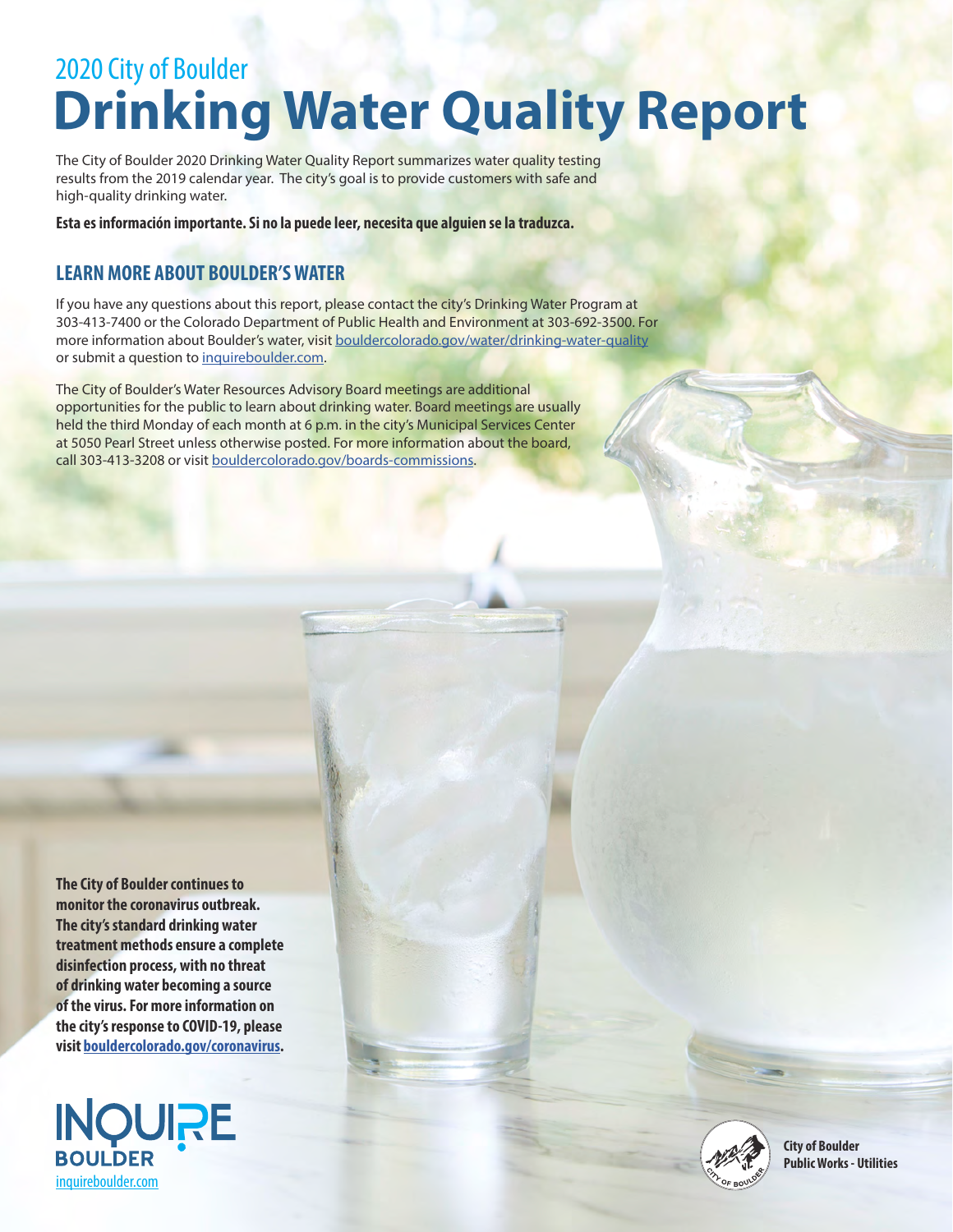## **CITY OF BOULDER WATER SOURCES**

The City of Boulder is fortunate to have several high-quality sources of drinking water: Barker Reservoir, North Boulder Creek, and Boulder Reservoir and Carter Lake (see page 4 for information on the new Carter Lake Pipeline). Water used at your home or business may come from any of these sources, depending on the season or availability. Source water protection has long been recognized as a necessary and often cost-effective component of providing clean, safe drinking water. The city closely monitors activities that could affect source water and impact drinking water. The city's Source Water Protection Plan is available at [bouldercolorado.gov/water/water-supply-and-planning](http://bouldercolorado.gov/water/water-supply-and-planning) or on request by calling the Drinking Water Program at 303-413-7400. The protection plan identifies potential contaminant sources that could occur, but it does not mean they do occur.

| <b>Overall Estimated Susceptibility</b> | <b>Potential Contaminant Sources</b>                                                                                                                                                                                                        |
|-----------------------------------------|---------------------------------------------------------------------------------------------------------------------------------------------------------------------------------------------------------------------------------------------|
| High                                    | Stormwater, Floods, Backcountry Recreation, Wildland Fire, Roads, Wildlife, Mining                                                                                                                                                          |
| Moderate                                | Agriculture, Septic Systems, Atmospheric Deposition, Aquatic Nuisance Species, Hazardous Waste – Illegal Dumping,<br>Residential Practices, Storage Tanks, Wastewater Treatment Discharges, Pesticide Applications, Oil and Gas Development |
| Low                                     | Business Practices, Hazardous Waste - Permitted, Recreation - Aquatic                                                                                                                                                                       |

## **GENERAL INFORMATION ABOUT DRINKING WATER**

All drinking water, including bottled water, may reasonably be expected to contain at least small amounts of some contaminants. The presence of contaminants does not necessarily indicate that the water poses a health risk. Some people may be more vulnerable to contaminants in drinking water than the general population. Immunocompromised people such as those with cancer undergoing chemotherapy, those who have undergone organ transplants, have HIV-AIDS or other immune system disorders, some elderly and infants can be particularly at risk of infections. These people should seek drinking water advice from their health care providers. To receive a copy of the Environmental Protection Agency (EPA) and U.S. Centers for Disease Control guidelines on appropriate means to lessen the risk of infection, call the EPA Safe Drinking Water Hotline at 1-800-426-4791.

The sources of both tap water and bottled water include rivers, lakes, streams, ponds, reservoirs, springs and wells. As water travels over the surface of the land or through the ground, it dissolves naturally occurring minerals and, in some cases, radioactive material and can pick up substances resulting from the presence of animals or humans. Contaminants that may be present in source water include:



**Organic Chemical Contaminants** including synthetic and volatile organic chemicals, which are byproducts of industrial processes and petroleum production and also may come from gas stations, urban stormwater runoff and septic systems.



**Pesticides & Herbicides** that may come from a variety of sources such as agriculture, urban stormwater runoff and residential uses.

| ŀ |
|---|
| t |
| C |
| r |

**Radioactive Contaminants** that can be naturally occurring or be the result of oil and gas production and mining activities.



stormwater runoff, industrial or domestic wastewater discharges, oil and gas production, mining or farming. 機

**Inorganic Contaminants** such as salts and metals, which can be naturally-occurring or result from urban



**Microbial Contaminants** such as viruses and bacteria that may come from sewage treatment plants, septic systems, agricultural livestock operations and wildlife.

To ensure that tap water is safe to drink, the CDPHE prescribes regulations limiting the amount of certain contaminants in water provided by public water systems. Food and Drug Administration regulations establish limits for contaminants in bottled water that must provide the same protection for public health.

## **WATER QUALITY DATA TERMS & ABBREVIATIONS**

- **AL Action Level**:The concentration of a contaminant which, if exceeded, triggers treatment or other requirements that a water system must follow.
- **LRAA Locational Running Annual Average**: The average of sample results for samples collected at a particular monitoring location during the most recent four calendar quarters.
- **MCL Maximum Contaminant Level**: The highest level of a contaminant that is allowed in drinking water. MCLs are set as close to the MCLGs as feasible using the best available treatment technology.
- **MCLG Maximum Contaminant Level Goal**: The level of a contaminant in drinking water below which there is no known or expected risk to health. MCLGs allow for a margin of safety.
- **MRDL Maximum Residual Disinfectant Level**: The highest level of a disinfectant allowed in drinking water. There is convincing evidence that addition of a disinfectant is necessary for control of microbial contaminants.
- **MRDLG Maximum Residual Disinfectant Level Goal**: The level of a drinking water disinfectant, below which there is no known or expected risk to health.
	- **NE Not Established**
	- **NTU Nephelometric Turbidity Units**
	- **ppb Parts Per Billion**, or micrograms per liter (µg/l)
	- **ppm Parts Per Million**, or milligrams per liter (mg/l)
	- **RAA Running Annual Average**: An average of monitoring results for the previous 12 calendar months or previous four quarters.
	- **TT Treatment Technique**: A required process intended to reduce the level of a contaminant in drinking water.

## **How Do You Protect & Conserve Water?**

. . . . . . . . . . . .

Learn about events, tips and ways you can help protect our streams: **[keepitcleanpartnership.org](http://www.KeepItCleanPartnership.org)**

Learn about ways you can save water and money with water conservation: **[bouldersaveswater.net](http://www.bouldersaveswater.net)**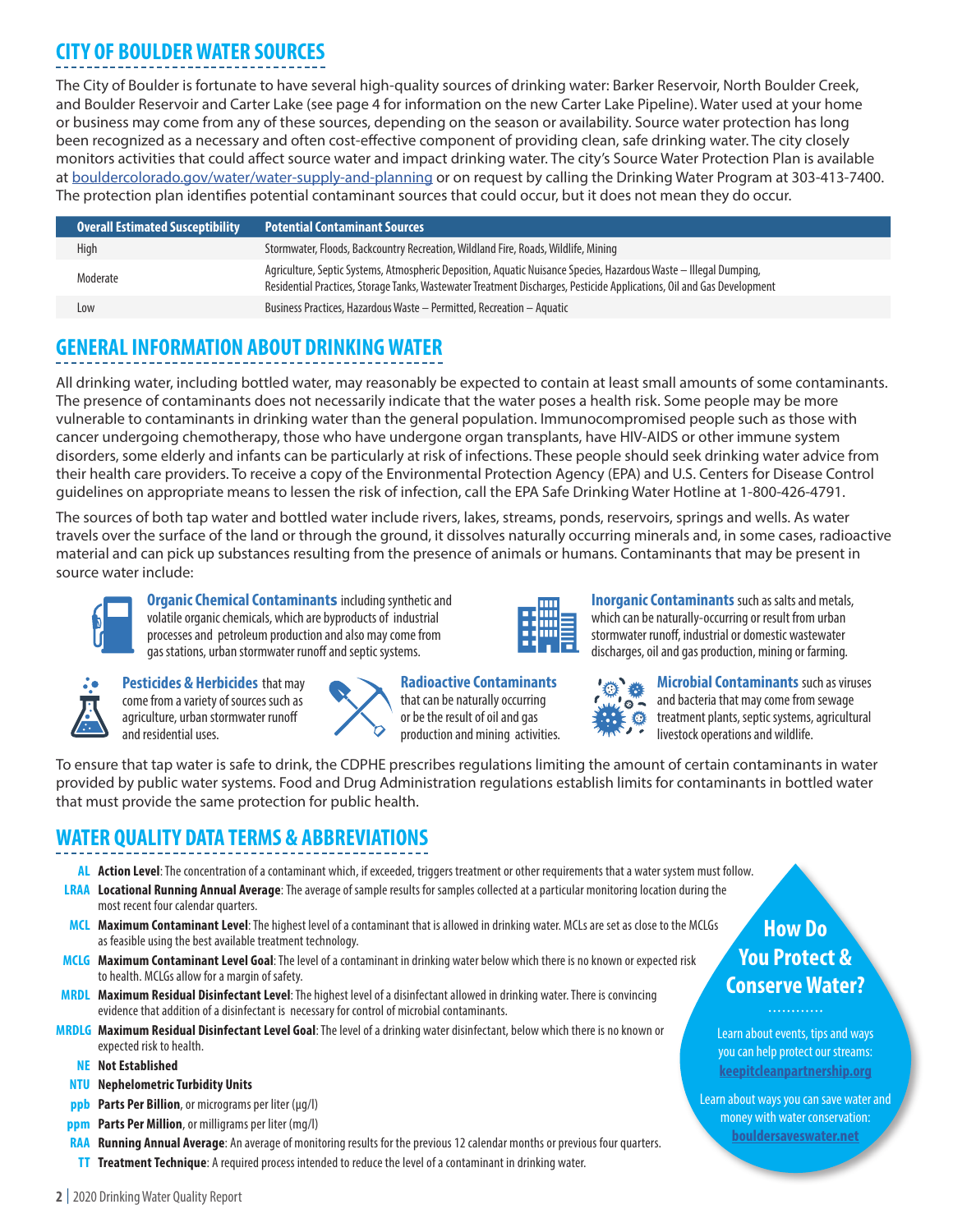## **DRINKING WATER QUALITY DATA**

The City of Boulder routinely monitors for constituents in drinking water according to federal and state laws. The data presented in this report are the result of monitoring for the period of Jan. 1 to Dec. 31, 2019, or from the most recent testing done in accordance with regulations. The CDPHE does not require the City of Boulder to monitor all constituents each year because the concentrations of some constituents are not expected to vary significantly from year to year or because the City of Boulder's system is not considered vulnerable to that type of constituent. Therefore, some of the data, though representative, may be more than one year old.

#### **Constituents Detected**

| <b>Constituent</b>                       | <b>Units</b>                                                    | <b>MCL</b>                                                    | <b>MCLG</b>                                               | <b>Result</b>                                                        |                                                                      | <b>Violation</b><br>(Yes / No)      | <b>Sample</b><br><b>Date</b>              | <b>Typical Source of Constituent</b>                                                                         |
|------------------------------------------|-----------------------------------------------------------------|---------------------------------------------------------------|-----------------------------------------------------------|----------------------------------------------------------------------|----------------------------------------------------------------------|-------------------------------------|-------------------------------------------|--------------------------------------------------------------------------------------------------------------|
| <b>Barium</b>                            | ppm                                                             | $\overline{2}$                                                | 2                                                         | 0.010 average<br>0.007 - 0.012 range                                 |                                                                      | N <sub>o</sub>                      | 2019                                      | Discharge of drilling wastes; discharge from<br>metal refineries; erosion of natural deposits                |
| Chlorine                                 | ppm                                                             | $MRDL = 4$                                                    | $MRDLG = 4$                                               | 0.81 average<br>0.22 - 1.32 range                                    |                                                                      | No                                  | At least 120 samples<br>per month in 2019 | Water additive used to control microbes                                                                      |
| Fluoride                                 | ppm                                                             | 4                                                             | $\overline{4}$                                            | 0.36 average<br>0.11 - 1.92 range                                    |                                                                      | No                                  | <b>Daily 2019</b>                         | Erosion of natural deposits; water additive<br>which promotes strong teeth                                   |
| Sodium<br>(not regulated)                | ppm                                                             | NE                                                            | NE                                                        | 4.0 average<br>2.9 - 5.0 range                                       |                                                                      | No                                  | 2019                                      | Erosion of natural deposits                                                                                  |
| <b>Total Coliform</b><br><b>Bacteria</b> | Absent or<br>Present                                            | No more than 5% of<br>at least 120 samples<br>can be positive | $\mathbf{0}$                                              | 0.81% (1 sample) of 124<br>samples were positive                     |                                                                      | No                                  | October 2019                              | Naturally present in the environment                                                                         |
| E. coli                                  | Absent or<br>Present                                            | $\pmb{0}$                                                     | $\pmb{0}$                                                 | Present                                                              |                                                                      | $No*$                               | October 2019                              | Human and animal fecal waste                                                                                 |
| <b>Constituent</b>                       | <b>Units</b>                                                    | <b>TT Requirement</b>                                         |                                                           | <b>Result</b>                                                        |                                                                      | <b>Violation</b><br>(Yes / No)      | <b>Sample</b><br><b>Date</b>              | <b>Typical Source of Constituent</b>                                                                         |
|                                          | Not to exceed 1 NTU for any<br><b>NTU</b><br>single measurement |                                                               |                                                           | Highest single measurement: 0.30<br>$0.01 - 0.30$ range              |                                                                      | N <sub>o</sub><br><b>Daily 2019</b> |                                           |                                                                                                              |
| Turbidity                                | <b>NTU</b>                                                      |                                                               | At least 95% of month's samples<br>must be $\leq$ 0.3 NTU |                                                                      | Lowest monthly percentage<br>of samples meeting TT<br>standard: 100% | N <sub>o</sub>                      | Monthly 2019                              | Soil Runoff                                                                                                  |
| Chlorine                                 | ppm                                                             | At least 95% of month's samples<br>must be at least 0.2 ppm   |                                                           | Lowest monthly percentage<br>of samples meeting TT<br>standard: 100% |                                                                      | N <sub>o</sub>                      | Monthly 2019                              | Water additive used to control microbes                                                                      |
| <b>Constituent</b>                       | <b>Units</b>                                                    | AL.                                                           | 90th<br><b>Percentile</b>                                 | <b>Number of</b><br><b>Sites over AL</b>                             |                                                                      | <b>Violation</b><br>(Yes / No)      | <b>Sample</b><br><b>Date</b>              | <b>Typical Source of Constituent</b>                                                                         |
| Copper                                   | ppm                                                             | 1.3                                                           | 0.21                                                      | $\mathbf{0}$                                                         |                                                                      | N <sub>0</sub>                      | 2019                                      | Corrosion of household plumbing<br>systems; erosion of natural deposits;<br>leaching from wood preservatives |
| Lead                                     | ppb                                                             | 15                                                            | 1.6                                                       | $\mathbf{0}$                                                         |                                                                      | N <sub>o</sub>                      | 2019                                      | Corrosion of household plumbing<br>systems, erosion of natural deposits                                      |
| <b>Constituent</b>                       | <b>Units</b>                                                    | <b>MCL</b><br><b>MCLG</b>                                     | Average                                                   | <b>Range of</b><br><b>All Samples</b>                                | <b>Highest</b><br><b>LRAA</b>                                        | Violation**<br>(Yes / No)           | <b>Sample</b><br><b>Date</b>              | <b>Typical Source of Constituent</b>                                                                         |
| <b>Haloacetic Acids</b>                  | ppb                                                             | $\sf NE$<br>60                                                | 24.6                                                      | $14.4 - 43.0$                                                        | 27.7                                                                 | $\operatorname{\mathsf{No}}$        | Quarterly 2019                            | Byproduct of drinking water disinfection                                                                     |
| Total<br><b>Trihalomethanes</b>          | ppb                                                             | <b>NE</b><br>80                                               | 26.5                                                      | $13.3 - 40.9$                                                        | 33.4                                                                 | N <sub>o</sub>                      | Quarterly 2019                            | Byproduct of drinking water disinfection                                                                     |

*\* Although E. coli was detected in a single sample, total coliform bacteria and E. coli were Absent in all required repeat samples, so it is not a violation. \*\*Compliance based on LRAA*

#### **Disinfection By Product Precursor - Total Organic Carbon Removal Ratio**

| <b>Water Treatment Plant</b>                   | <b>Compliance Factor</b><br>(minimum RAA) | <b>RAA</b> | <b>Violation</b><br>(Yes/No) | Sample Date | <b>Typical Source of Constituent</b> |
|------------------------------------------------|-------------------------------------------|------------|------------------------------|-------------|--------------------------------------|
| Betasso Water Treatment Plant                  | 1.0                                       | 48.،       | No.                          | 2019        | Naturally present in the environment |
| <b>Boulder Reservoir Water Treatment Plant</b> | 1.0                                       | .23        | No.                          | 2019        | Naturally present in the environment |